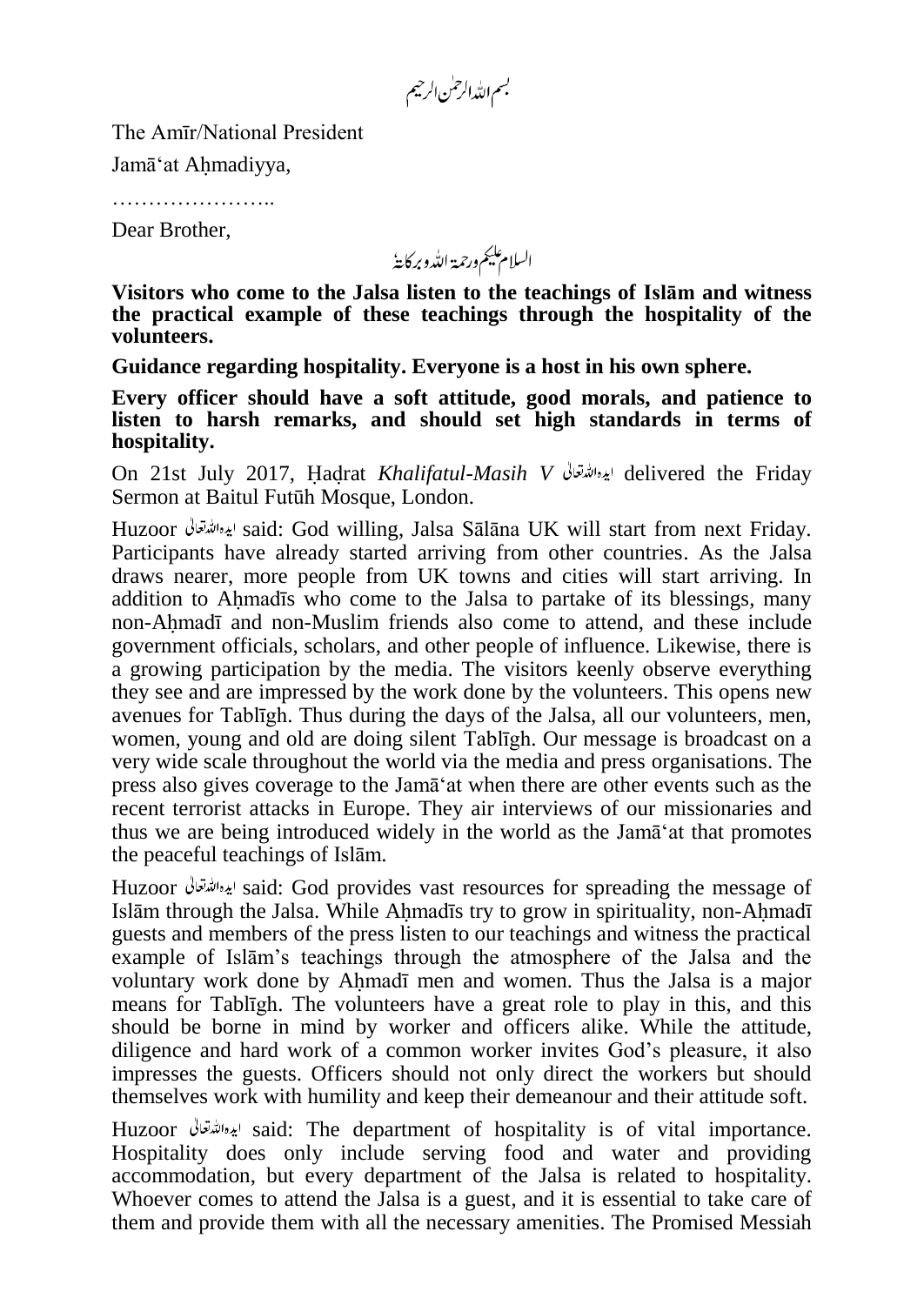says, "I am always careful that no guest has any difficulty, and I am always exhorting that the guests should be made as comfortable as possible." "The heart of the guest is delicate like glass and can break at the slightest hurt." Huzoor said: We should always remember these teachings and provide comfort to the guests no matter how difficult it may be.

Huzoor ایدہاللہ قعائی said: Every officer should have a soft attitude and good morals and the courage and patience to listen even to harsh things. If the officer shows patience, his assistant will do the same. And if the officer is harsh and severe, his assistants will behave in the same way. Every department should scrutinize itself from this standpoint.

Huzoor said: Those responsible for accommodations should take special care to provide bedding for children. Even though it is summer, the weather can get cold at night, and the temperature at *Hadiqatul Mahdī* is normally four to five degrees lower than in London. Those who arrange for their own accommodation should see to it that it is appropriate in every way.

Huzoor ایده الله قعاتی said: When serving food to the guests, try to cater for their likes and dislikes. If you are unable to provide for them accordingly, then apologise in an appropriate manner and not in a harsh way that hurts their feelings.

Huzoor ایده الله قعالی said: The plates that were used previously added chemicals to the food above a certain temperature, but this year the plates being used are made of a special material. Those serving food should be guided about their proper use.

Huzoor said: Since the parking is at a distance, a shuttle bus service has been arranged to bring the guests to the venue. Therefore, guests should try to arrive in time.

Huzoor said: Every department should train its workers with a view to providing maximum facilities to the guests. Those working in security and *khidmat e khalq* should be more vigilant than before and fulfil their duties while taking into account the self-respect of the guests. Help the guests in the process of card checking and scanning. Check everyone every time they enter, but they should not feel like they're being treated unfairly. The fact however remains that the Jalsa is a temporary arrangement and such arrangement cannot be totally free of mistakes and shortcomings. Still, we have to do the best within our capacity and our resources to provide the guests with the care possible.

Huzoor said: Every participant of the Jalsa is a guest of the Promised Messiah  $\frac{d^{(k+1)/2}}{k}$ . Hence every guest has to be treated as a special guest. There is a department of supervision that draws the attention of departments towards their shortcoming, but every department officer should also appoint someone to supervise their own department. The Promised Messiah  $s^{(1)}$  said: "The manager of the langar khana should take care of the guests' needs, but since he is alone and when he forgets, others should remind him."

Huzoor said: Rich and poor should be served alike. The Promised Messiah says, "Sometimes new people don't know about things. If they do not know where the toilets are, this can be very uncomfortable for them. Therefore, we should not give anyone occasion to complain because these people travel thousands of miles just to seek knowledge."

Huzoor said: Every volunteer of every department should exhibit the highest morals and should be able to bear even harshness from the guests. A